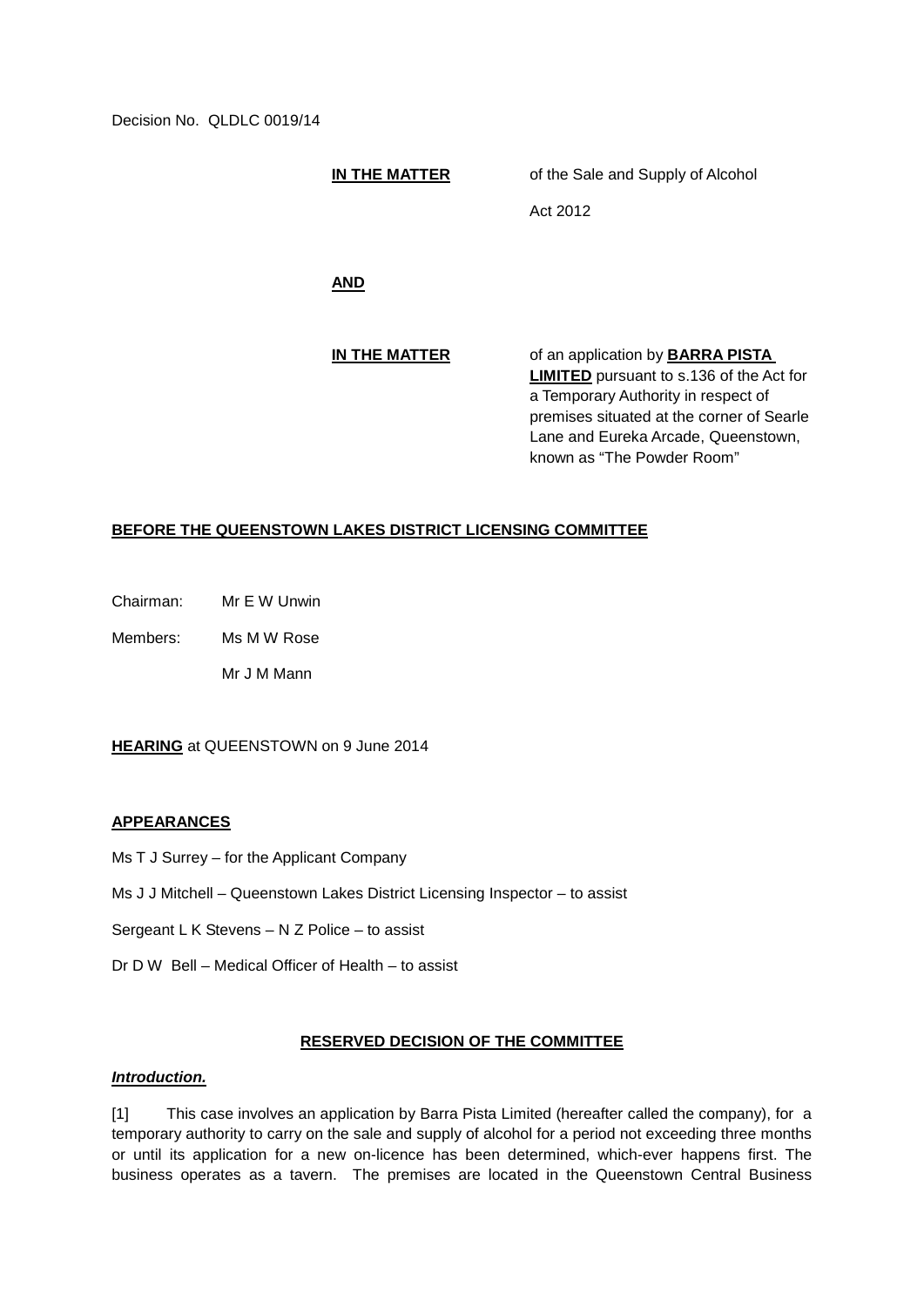District and have been licensed since 2005. There are eleven licensed premises within a 50 metre radius. "The Powder Room" is small (about 23.5 square metres). There is one single door entry/exit and two window seats. The majority of the premises can only accommodate vertical drinking. Capacity is below 50 people and there is no kitchen. Trading hours are from 12.00 midday to 4.00am the following day. There is a small area outside for smokers which is licensed to 10.00pm, but the company has accepted that there will be no consumption of alcohol outside the premises while it trades under a temporary authority. The business has a focus on emerging music, and various national and international musicians perform in the premises.

[2] The business used to be known as "Mini Bar" and was owned and operated by the 'Good Group Limited'. On 20 August 2013, the Queenstown Lakes District Council (QLDC) received an application for a temporary authority to operate the business following a contract for its sale. The applicant was a company called Taiaroa Group Limited. At that time Taiaroa Group Limited was operating a business called "Skybar". In its first 'probationary' year there had been a number of incidents at "Skybar", and applications were being considered for the suspension of "Skybar's' licence, as well as the Managers Certificate of Mr Daniel Taiaroa (one of the directors). At a meeting with the directors of Taiaroa Group Limited the agencies suggested that the application for a Temporary Authority would be opposed.

[3] On 27 August 2013, Mr Rajesh Patel filed a second application for a temporary authority in the name of Barra Pista Limited. He advised that Mr Daniel Taiaroa and Mr Ricki Taiaroa had elected to leave the business partnership. Indeed the New Zealand Companies office website showed that the day beforehand the Taiaroa brothers as well as a Mr Mark Laurence had ceased to be directors, and that Ms Charlotte McCubbine had been appointed as a director of the company. A temporary authority was issued to the company on 3 September 2013 and it has been trading on temporary authorities ever since. The current authority expires on 30 June next.

[4] On 4 November 2013 the substantive application for an on-licence was filed. Mr Rajesh Patel was shown as owning 85% of the company's shares. There were three directors. Mr Patel, Mr Simon Child and Ms McCubbine. No objections were received from either the Police or the Medical Officer of Health. In a report dated 31 January 2014, the Inspector pointed out a number of incidents that were alleged to have taken place since the company had started trading. As a consequence the Licensing Committee directed that the on-licence application should be determined at a public hearing to be held on 12 May 2014. At the hearing the company argued that because the application had been filed prior to 18 December 2013, the appropriate tribunal was the Alcohol Regulatory and Licensing Authority (ARLA). The committee accepted the argument and the application has been duly forwarded to Wellington and is awaiting a hearing. The present application for a Temporary Authority was filed on 16 May last and the committee directed a public hearing pursuant to s.136(3) of the Act..

# *The Incidents that have occurred since 3 September 2013.*

[5] At the applicant's request the reporting agencies gave their evidence first. The first incident occurred on 23 November 2013 at 2.15am. According to the evidence a 25 year old man had been drinking and was moderately intoxicated. While he was dancing on the dance floor another male bumped into him. This second male had removed his clothing and was naked. The first male took exception to this and punched the naked man. A confrontation ensued resulting in three men being removed from the bar. The first male was charged with disorderly behaviour. He pleaded guilty and received diversion. The second male left the scene and has not been located. The third male who joined in after the initial assault received a warning.

[6] The second incident occurred on 10 December 2013 and involved a temporary duty manager who had been drinking. She was spoken to by Sergeant K A Pirovano. Sergeant Pirovano could not be present at the hearing. As Ms Surrey has pointed out, there was no possibility of her being crossexamined even though her brief was admitted. However Sergeant L K Stevens who is the Alcohol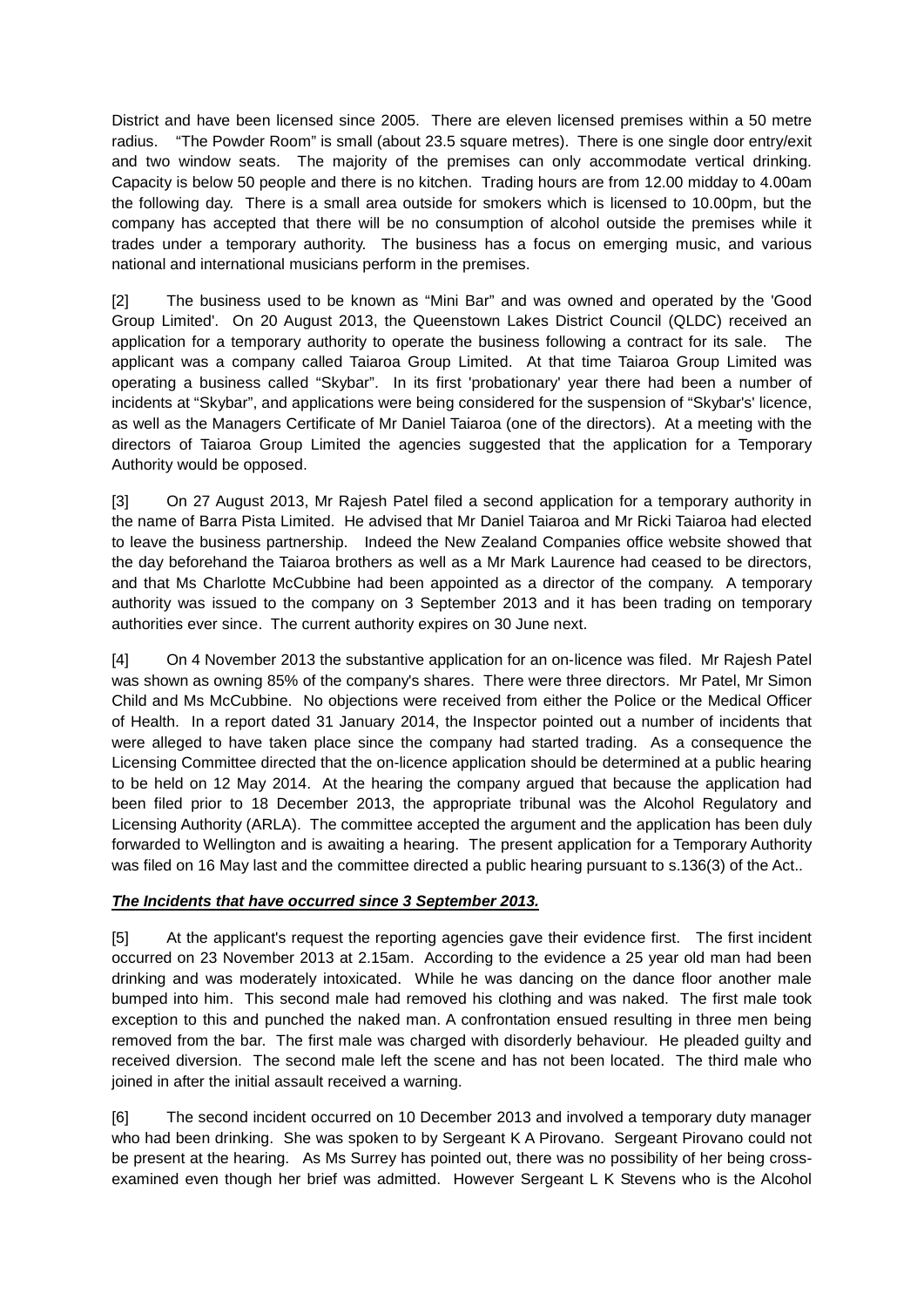Harm Prevention Officer was advised of the incident and followed it through. Sergeant Stevens spoke first with Charlotte McCubbine a director of the company as well as its manager. Ms McCubbine was aware of the incident. The phone call was made on 27 December 2013. The Sergeant referred to the incident and explained that intoxication could have consequences for the licensee – the person who owned the place. Ms McCubbine appeared to think she was refering to Mark and Daniel Taiaroa. The Sergeant followed up on the mention of Daniel Taiaroa's name given that he was the subject of enforcement proceedings. Ms McCubbine then recanted and asked whether the Sergeant wanted to contact Mark Laurence.

[7] Eventually the Sergeant spoke with the temporary manager who acknowledged that she had drunk three glasses of wine but was unsure over what period. She confirmed that she had been asked to step in as the manager had been unwell. She added that she had been working at the establishment for about two months. She had not applied to become a manager or to complete any of the requirements. The Sergeant advised that the person had since left her employment with the company.

[8] Ms J J Mitchell is a Licensing Inspector employed by the Queenstown Lakes District Council. She has held this position since January 2013. On 27 January 2014 she became aware of a promotion being run by the company which had started on 19 December 2013.. The promotion offered a free bungy jump that could be won every Thursday for ten consecutive weeks by buying a drink to enter the draw. This type of promotion is in breach of s.237(1)(e) of the Act. She wrote to Mr Patel advising him of the breach. He later explained that he had advised staff that the promotion would need to be cancelled although he was too late to stop the final advertisement. Ms Surrey pointed out that this was a new type of illegal promotion that had only become law on 18 December 2013. However, the reality is that the Act received its Royal assent on 18 December 2012. The various players in the hospitality industry had effectively 12 months notice of the Act's contents.

[9] Ms Mitchell referred to the fact that the business has a '100 Shot Wall'. It is a main feature of the bar's decor. A recent advertisement in the local free newspaper states "Check out our '100 Shot Wall.' QT's biggest and best selection of shots! Can't decide? Roll the dice." When he gave evidence Mr Patel confirmed that dice were available to be rolled by a customer and the outcome determined the shot that was to be consumed. Although not necessarily illegal Mr Patel acknowledged that the promotion may well be sending out the wrong message.

[10] The Committee was shown CCTV footage of a DJ and a barman "snorting" a substance behind the bar. This incident occurred on 23 March at about 2.51am. Ms Tarryn Turner was the duty manager as Ms McCubbine was in Christchurch. The footage was quite graphic and showed the barman preparing the substance on a clip board on the floor behind the bar. He then appeared to "snort" it and was followed by the DJ. The Duty Manager was also behind the bar serving. She took action afterwards and told the two men to leave. The barman had been employed on a trial basis and his employment was subsequently terminated by Ms McCubbine. The DJ has not been invited back to the premises.

[11] A further incident was reported by Sergeant Pirovano and this was acknowledged by the applicant. On 6 April 2014 at about 2.46am Ms McCubbine was asked about food. She stated that they had paninis and samosas that could be heated. However when requested to show the food Ms McCubbine was unable to find anything, and recalled that she had thrown it out the day before as it was stale. On 15<sup>th</sup> April Sergeant Stevens spoke with Ms McCubbine who advised that the food was replaced the next day. She said that she had thrown out the bread and the paninis but not the fillings. It is unclear whether she was referring to 'toasties' that are on the menu or 'Panini's' that are not mentioned.

[12] The evidence was that Ms McCubbine is in Queenstown on a working holiday from England. She arrived in New Zealand on 9 November 2013 and holds a Manager's Certificate. She was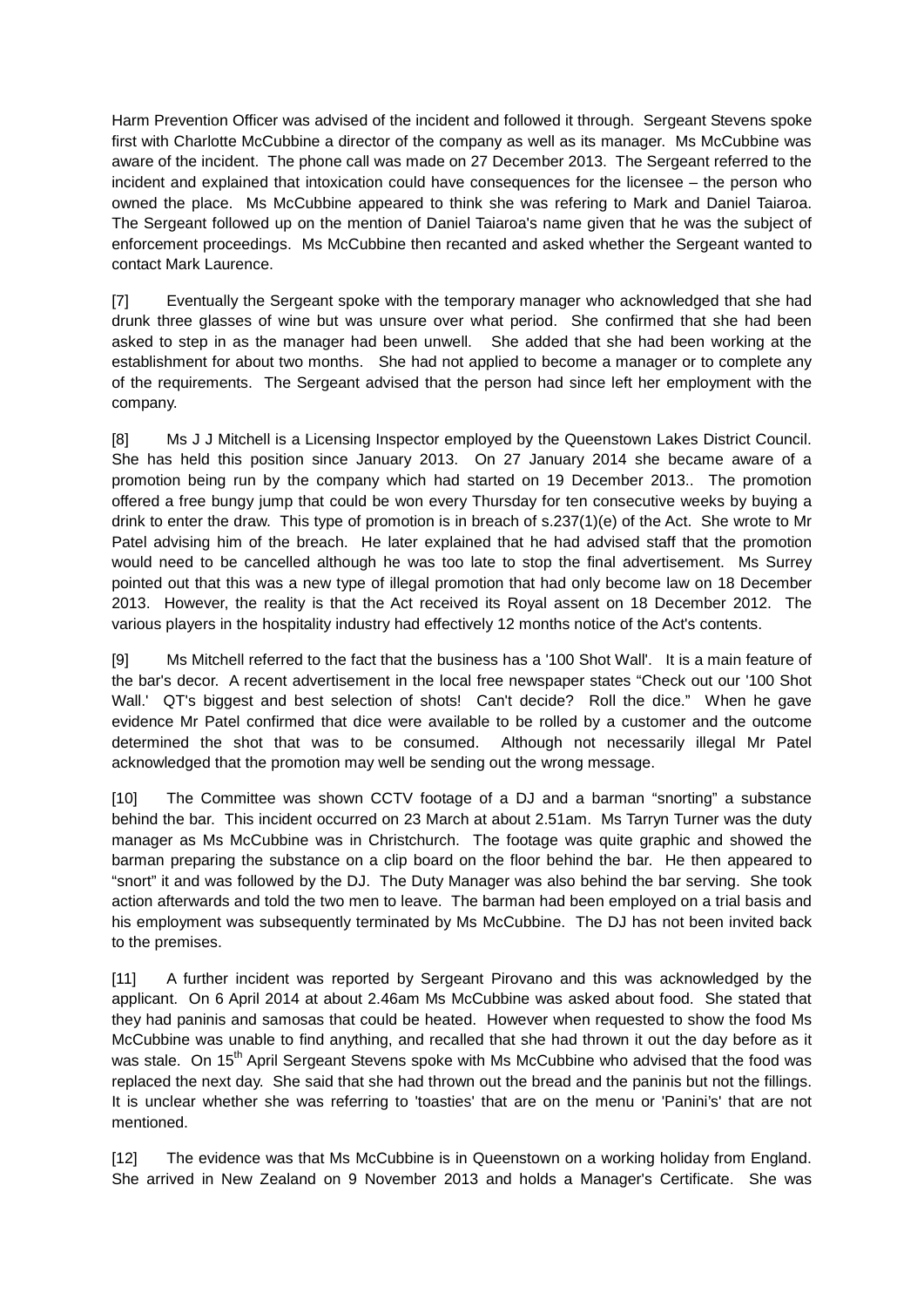granted a work visa that was due to expire on 26 April 2014. She submitted a request for an extension to her visa on 29 April 2014. She was considered to be unlawfully in the country as from 29 April 2014 to 21 May 2014 when she was granted a visa valid to 21 May 2015 allowing her to work "as Managing Director for Barra Pista." On 8 May last Ms McCubbine sent a notice of management change in respect of another employee. She signed the document as a director. Because of potential and actual concerns about her suitability, Ms McCubbine was removed as a director of the company on 30 May 2014. Since she is no longer a director or the manager, it seems to us that the status of her visa should be clarified.

# *The Applicant Company.*

[13] Mr Rajesh Patel resides in Sydney and is employed in private practice as a lawyer in banking, finance and property. He explained that the company had evolved as a commercial venture between friends who had known each other over 15 years. Originally the company had consisted of five shareholders. However after the new business had been purchased, the decision was made to remove Ricki and Daniel Taiaroa from the company. He stated that Mark Laurence was initially the operations manager but he has now relocated to Auckland and remains a shareholder. The other director is Simon Child but essentially he is a silent partner. Mr Patel advised that given concerns about Ms McCubbine's ability to manage the business, the company had taken on a more experienced general manager.

[14] He advised that Mr Jonathon Dykes has had significant experience of being a general manager for over 10 years at a number of reputable licensed premises including his most recent appointment as manager of the "Matakana Village Pub". He confirmed that Mr Dykes had accepted responsibility to ensure the company's compliance with the Act, and that staff would now report to Mr Dykes. He gave evidence that the company employed four people including Ms McCubbine and Mr Dykes, and that the company considered that this was an adequate resource to operate the business. In addition the company had engaged the services of a security company that had similar arrangements with a number of bars in Queenstown. He stated that while the major economic and commercial decisions were his, the general manager was given a large amount of autonomy. He said that he received a daily account of the business.

[15] Mr Patel confirmed that staff were aware of their responsibilities under the Act and were encouraged to take the LCQ test after three months employment to show their potential to obtain their manager's certificates. He produced what he described as a comprehensive host responsibility policy. Mr Patel explained that the incident with the patron who removed his clothing had happened very quickly and staff were unable to react in time. He advised that the temporary manager who had been drinking had had her employment terminated, and that the lack of food was an oversight. He confirmed that the company had a zero tolerance to illegal substances as evidenced by the dismissal of the two people involved.

[16] Ms Surrey acknowledged that some of the issues raised by the agencies were not ideal but that they were in the past and previous temporary authorities had been issued against the background described above. She asked the committee to take into account the co-operation shown by the company in offering to have the outside area removed from the definition of licensed premises, as well as the appointment of a new experienced manager. She argued that the last incident had occurred in April – two months previously

# **The Committees Decision and Reasons.**

[17] Section 136 (1) of the Act reads:

*A licensing committee may, on the application of a person who appears to the committee to have any right, title, estate or interest in any premises, or any business conducted in any*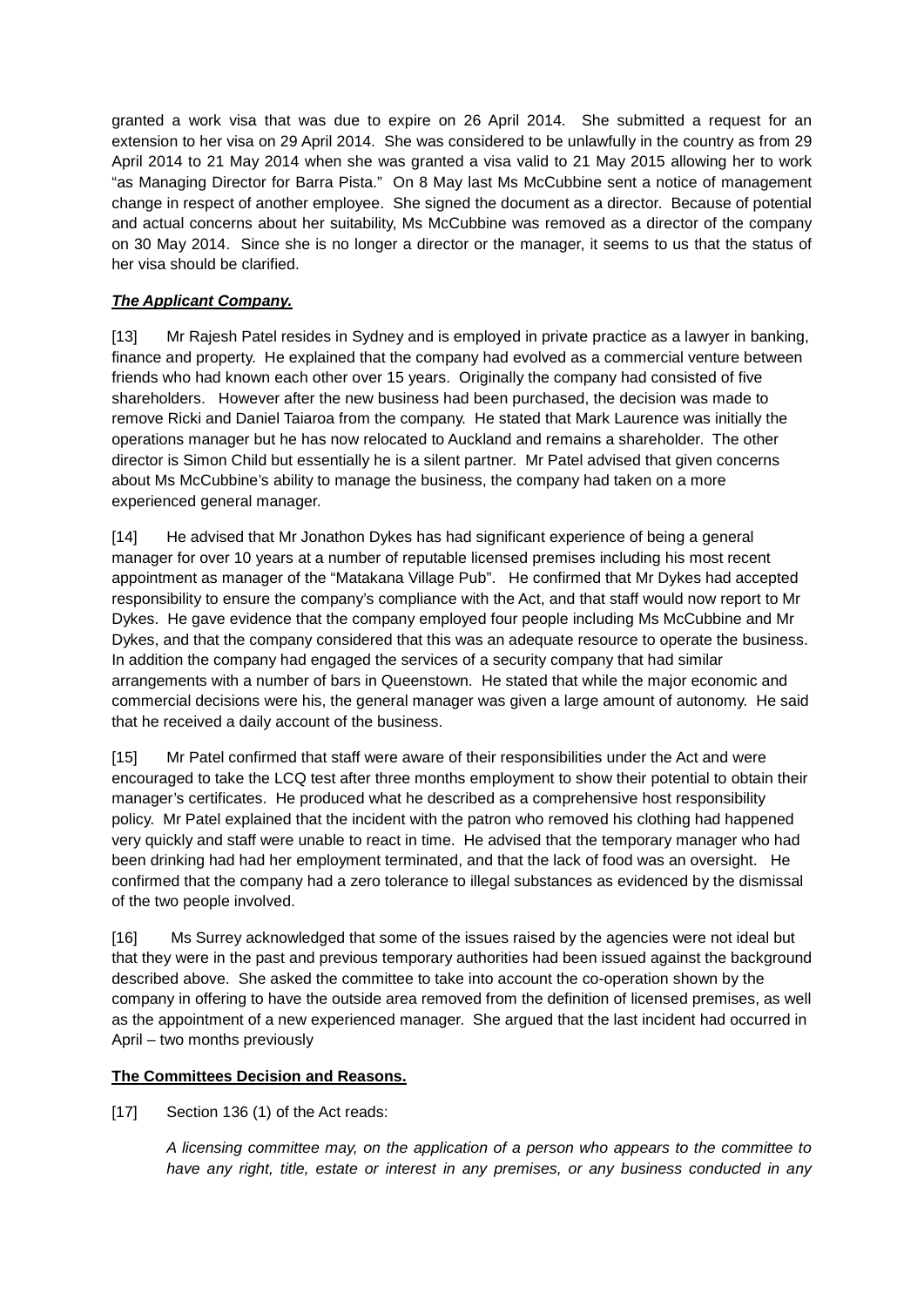*premises, for which an on-licence or off-licence is in force, make an order authorising the applicant (or some suitable person nominated by the applicant) to carry on the sale and supply of alcohol for a period, not exceeding 3 months, stated in the order.* 

[18] On making an order the committee must impose any conditions that the Act requires an on or off-licence to be issued subject to. The committee may impose any conditions that the Act enables an on or off-licence to be issued subject to. And the committee may also impose any other reasonable conditions it thinks fit. In exercising our discretion we have few guidelines. In this case the company has already established its entitlement and interest in the premises. Given that the on-licence application has been filed and is to be dealt with in another forum it is not appropriate in our view to consider the general criteria listed in s.105 of the Act. On the other hand the suitability of the applicant is a relevant matter for consideration.

[19] An applicant's suitability was discussed by the Liquor Licensing Authority recently in *Nishchay's Enterprises Limited* [2013] NZARLA PH 837.

[20] At paragraph [53] of that decision the Authority stated:

*"[New Zealand Police v Casino Bar No 3 Ltd (CIV 2012-485-1491; [2013] NZHC 44) a recent High Court judgement which discussed "suitability" in some detail] did not specifically refer to the test for suitability contained in Sheard [1996] 1NZLR 751 where Holland J said at 758:*

*"The real test is whether the character of the applicant has been shown to be such that he is not likely to carry out properly the responsibilities that go with the holding of a licence".*

*However the judgment inferred that the test applied when the learned Judge referred with approval to Holland J's statement in Re Sheard:* 

*"Suitability is a relatively broad concept and, in the context of an assessment of an application under section 13 of the Act, it relates to the suitability of the applicant to be granted the privilege of an on-licence to dispense liquor".* 

*Traditionally that test has been interpreted as meaning whether or not an applicant will comply with the penal provisions of the Act. In fact, the test is much wider. To carry out the responsibilities that go*  with the holding of a licence includes whether or not liquor abuse issues are likely to arise. Thus, it includes the object of the Act as set out in section 4. The Sheard test is not simply about how a *business is likely to operate in the future. It is dependent on an assessment of the more generalised factors referred to in the previous paragraph. It includes how a licensee will deal with liquor abuse issues that may arise from the establishment of the business. The usefulness of the Sheard test is that it gives a focus to the wider exercise contemplated in the Casino Bar No. 3 Limited decision by reminding one of the reason for the exercise."*

[21] Although Ms Surrey stressed that overseas licensees are not uncommon in Queenstown, an absentee licensee will be required to give the manager almost complete autonomy which means that the manager must be more than competent. In such circumstances a licensee will need to have tight business systems in place. The business under discussion is high risk in that the premises are designed for vertical drinking, there is encouragement of drinking shots, the company has a focus on music and dancing, and there is precious little attention to food. Mr Patel seemed to have little knowledge of the details of the business he has taken over . For example he was unaware that the company's address for service was a former residential address of one of the Taiaroa brothers in Wellington. He had little idea of the way that the food is prepared or promoted.

[22] The menu itself is inadequate in that people are offered either a ham and tomato toastie or a chicken and cheese toastie or 2 vegetable samosas. It has always been the case that two or three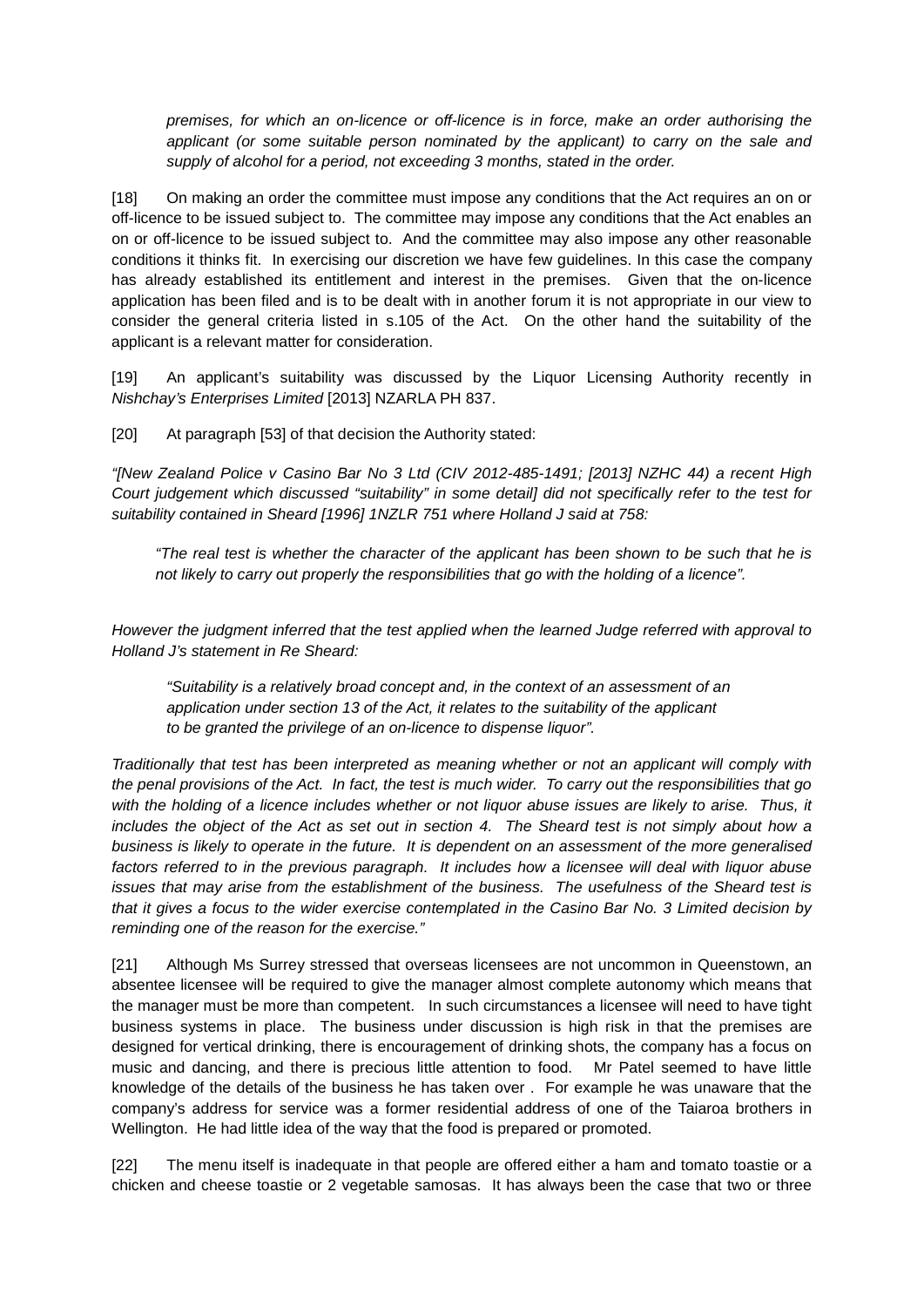types of the same food does not satisfy a requirement that a range of food is available. Although there is a suggestion that food can be obtained from the "Devil Burger" round the corner, we were made aware that this establishment closes at midnight during the week. Furthermore we thought it either unlikely or risky that staff would be able to leave the premises to pick up an order. Given these handicaps the Committee would be unlikely to consider "Devil Burger" as a realistic or viable option when considering the provision of food. The 'comprehensive' host responsibility policy refers to the Sale of Liquor Act 1989. The document advises that no promotions encouraging the rapid consumption of alcohol or an excessive volume of alcohol will be either initiated or conducted on these premises. And yet the company actively encourages patrons to drink shots in the usual way with a pair of dice deciding the nature of the shot.

[23] The onus is on the company to prove on the balance of probabilities that it is a suitable entity to hold a temporary authority. It must establish an entitlement. Given its history set out above we certainly had concerns about this issue. Mr Patel did concede that there would have been times when the business was not being adequately controlled. We accept that there have been no incidents for two months but it has been a quieter time between seasons with less pressure. What has persuaded us to grant the application is the presence of a clearly competent manager. We have confidence that with his guidance and direction the object of the Act will be more likely to be achieved. The issue is for us how long will the manager stay?

[24] There is another reason why we have decided to give the company an opportunity to prove its worth. The issue is whether a refusal of the application would be considered unreasonable. This is a new Act. Section 3 of the Act sets out its purpose. It is to put in place a new system of control over the sale and supply of alcohol; and to reform the law generally relating to the sale and supply and consumption of alcohol. The characteristics of this new system are that:

- *(a) It is reasonable; and*
- *(b) Its administration helps to achieve the object of this Act.*
- [25] Section 4 sets out the Act's object. Section 4(1) reads:
	- *(1) The object of this Act is that –*
		- *(a) The sale, supply, and consumption of alcohol should be undertaken safely and responsibly; and*
		- *(b) The harm caused by the excessive or inappropriate consumption of alcohol should be minimised.*
	- *(2) For the purposes of subsection (1), the harm caused by the excessive or inappropriate consumption of alcohol includes –*

*(a) Any crime, damage, death, disease, disorderly behaviour, illness, or injury, directly or indirectly caused, or directly or indirectly contributed to, by the excessive or inappropriate consumption of alcohol; and* 

*(b) Any harm to society generally or the community, directly or indirectly caused, or directly and indirectly contributed to, by any crime, damage, death, disease, disorderly behaviour, illness, or injury of a kind described in paragraph (a).*

[26] Given the object of the Act and the type of business that is being licensed, and the company's management and trading history to date, we think that it is necessary to reduce the trading hours. In our view this will be likely to reduce the risk of alcohol related harm and ensure that alcohol is more likely to be sold and supplied safely and responsibly. Further, the earlier closing will give the Police and Inspector more opportunity to monitor the premises to ensure that the provisions of the Act are